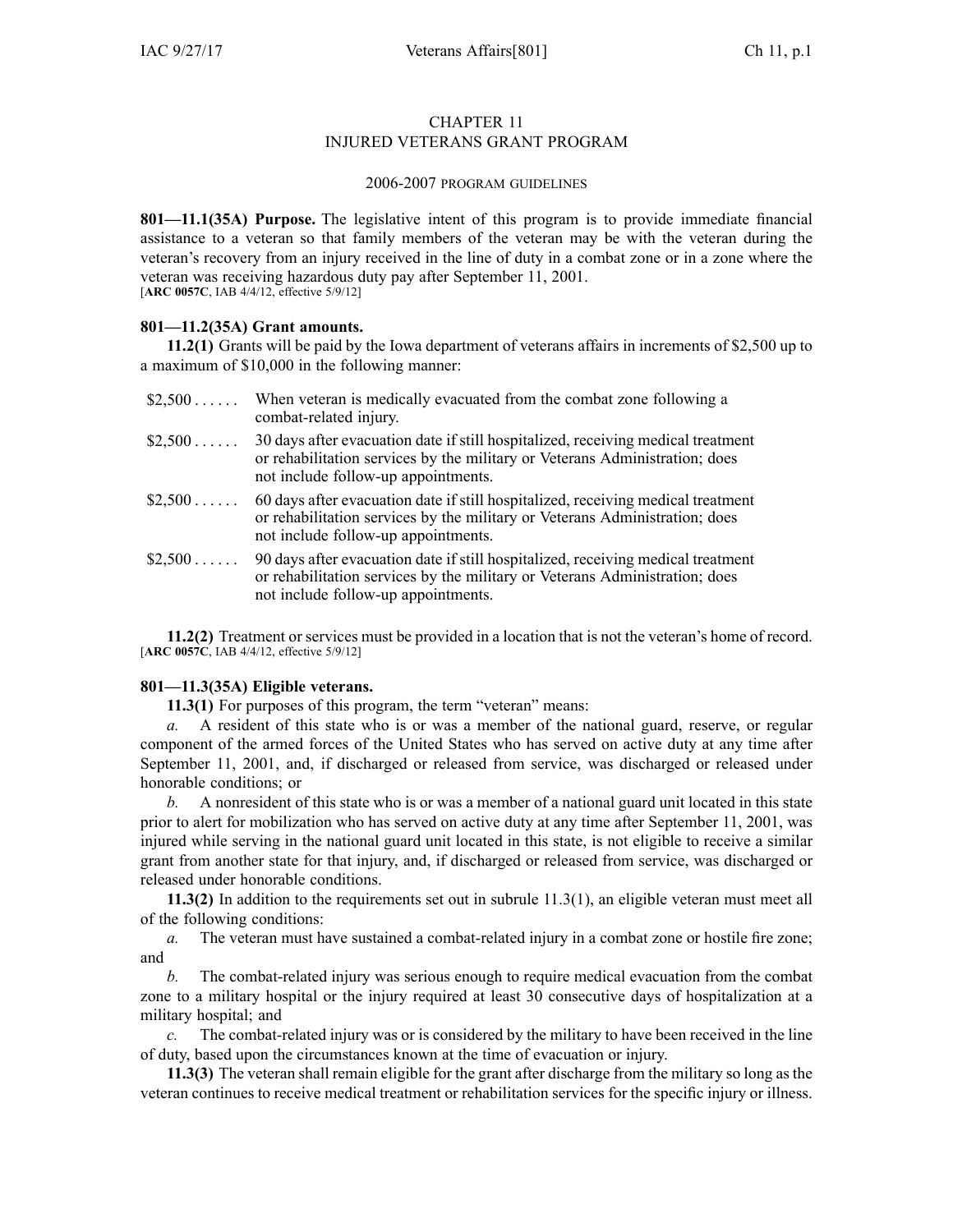**11.3(4)** The commission may consider <sup>a</sup> reques<sup>t</sup> for <sup>a</sup> waiver of any of these requirements only pursuan<sup>t</sup> to the provisions of Iowa Code section [17A.9A](https://www.legis.iowa.gov/docs/ico/section/17A.9A.pdf). [**ARC [9471B](https://www.legis.iowa.gov/docs/aco/arc/9471B.pdf)**, IAB 4/20/11, effective 3/31/11; **ARC [0057C](https://www.legis.iowa.gov/docs/aco/arc/0057C.pdf)**, IAB 4/4/12, effective 5/9/12]

# **801—11.4(35A) Notification and application procedures.**

**11.4(1)** *Retroactive application to September 11, 2001.*

*a.* The department will accep<sup>t</sup> <sup>a</sup> consolidated roster of eligible injured veterans from <sup>a</sup> "flag officer level command" or <sup>a</sup> central casualty notification agency of the responsible service componen<sup>t</sup> as long as the roster includes the following information for each veteran:

(1) Veteran's name, rank, and social security number.

(2) Mailing address for check disbursement.

(3) Telephone numbers, including day, evening, and cell phone.

(4) Combat theater served.

(5) Date on which veteran was medically evacuated from combat theater and verification of combat-related injury.

(6) Date on which medical or rehabilitative treatment was terminated. If the veteran is still receiving treatment, "inpatient" or "outpatient" shall be noted on the form.

(7) Contact information for the agency submitting the consolidated roster, including point of contact (POC), telephone numbers, and E-mail address.

*b.* A veteran filing for the gran<sup>t</sup> under retroactive eligibility must submit an injured veteran gran<sup>t</sup> application form along with supporting documents. Supporting documents needed to verify eligibility shall include copies of the following:

(1) Military ID card;

(2) DD214 (if the veteran has been discharged) or military orders to document service in <sup>a</sup> combat zone;

(3) Medical records or military orders to document date of medical evacuation and periods of continued medical treatment or rehabilitation; and

(4) Any document to establish Iowa residency at the time of injury, such as Iowa income tax forms, or to establish that the veteran is or was <sup>a</sup> member of <sup>a</sup> national guard unit located in this state prior to mobilization and was injured while serving in that national guard unit and is not eligible to receive <sup>a</sup> similar gran<sup>t</sup> from another state for that injury.

A veteran may receive assistance in the application process by contacting the department office at (515)252-4698 or (800)838-4692 or by fax (515)727-3713.

**11.4(2)** *Process for presen<sup>t</sup> and future injured veterans.*

*a.* When the department receives official notification from <sup>a</sup> designated service office that <sup>a</sup> veteran has been medically evacuated from <sup>a</sup> combat zone, the department will confirm Iowa residency of the veteran or, in the case of <sup>a</sup> nonresident, confirm that the veteran is or was <sup>a</sup> member of <sup>a</sup> national guard unit located in this state prior to mobilization and gather the required data to disburse the first gran<sup>t</sup> payment. The check will be made payable to the veteran and mailed or presented to the veteran or next of kin.

*b.* Grant payments will be stopped if the veteran is returned to duty or when medical or rehabilitative treatment is discontinued.

*c.* If an eligible combat-injured veteran is not medically evacuated, the 30 days of continuous treatment must occur within 12 months of the injury.

**11.4(3)** *Commission review.*

*a.* A three-person subcommittee of commissioners will review applications for those veterans not evacuated but requiring 30 days of consecutive treatment.

*b.* An applicant may appeal <sup>a</sup> gran<sup>t</sup> award decision to the commission.

**11.4(4)** *Subsequent award.*

*a.* A seriously injured veteran meeting all other requirements of this rule may receive additional grants for subsequent, unrelated injuries that meet the requirements of this rule. Any subsequent,